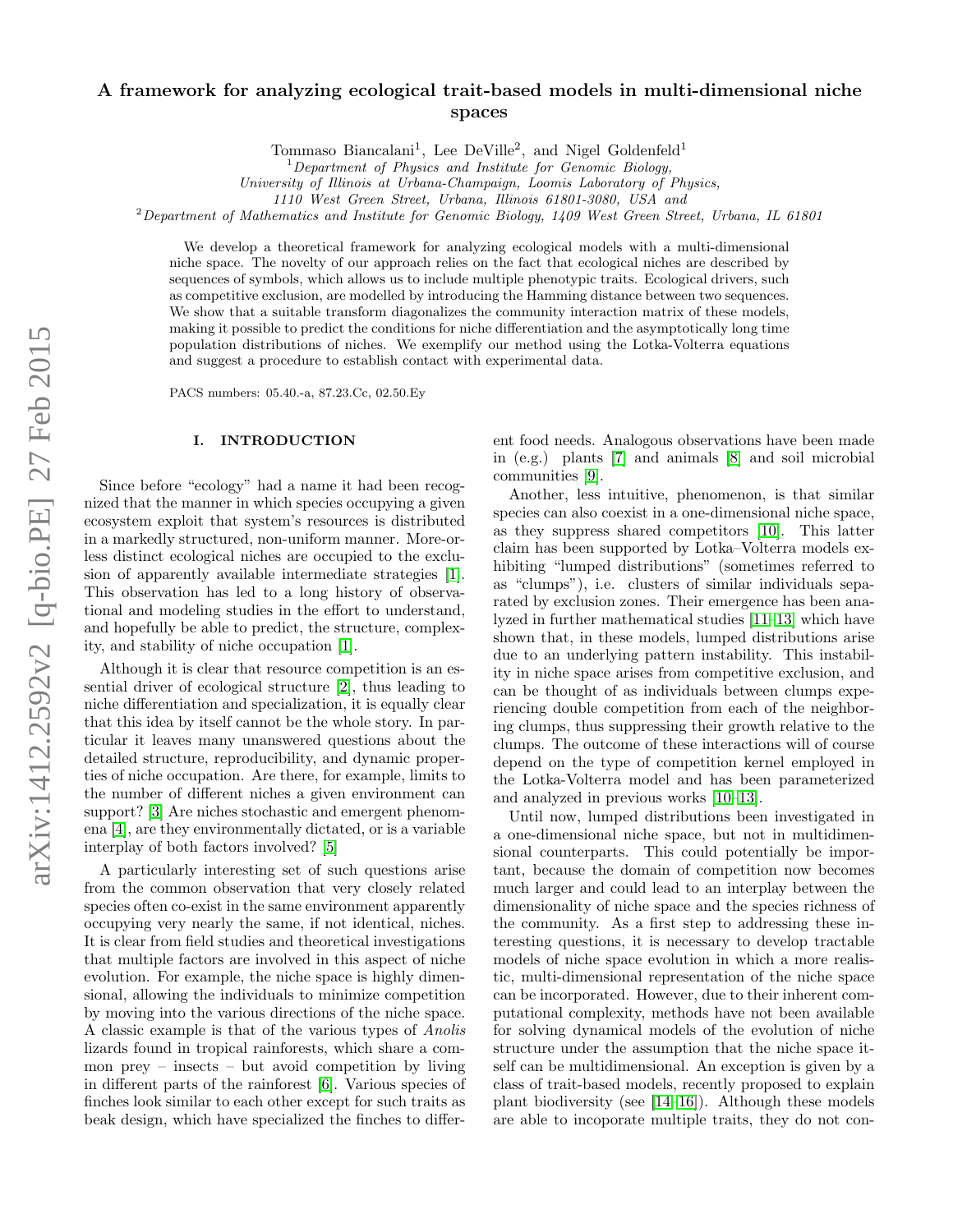tain any dynamical element, so that it is not possible to infere which ecological driver is responsible for niche diversification.

The purpose of this paper is develop and solve a framework for analyzing ecological models in which the niche space is multi-dimensional. We represent ecological niches by sequences, and model competition using the Hamming distance between two sequences. We report analytical progress by introducing a novel transform that diagonalizes the interaction community matrix (i.e. the linear stability operator), and allows us to compute the conditions for niche differentiation and the final individual distributions. Our approach generalizes a previous study [\[17\]](#page-7-14) where competing binary genomes have been analyzed in a similar fashion. Unlike [\[17\]](#page-7-14), our analysis is not restricted to binary sequences, as we consider alphabets of arbitrary size, the size being different for different symbols in the sequence. Our calculations are presented in the framework of the competitive Lotka-Volterra model, following [\[11\]](#page-7-10), but the results are applicable to any pattern forming system in sequence space.

This paper is organized as follows. In Sec. [II,](#page-1-0) we define the multi-dimensional niche space using sequences, and introduce the Lotka-Volterra dynamics on this space. The mathematical tools for analyzing the model are introduced in Sec. [III,](#page-2-0) with the technical proofs given in Appendix [A](#page-8-0) and Appendix [B.](#page-9-0) In Sec. [IV](#page-4-0) we present specific results for the model under study. Two cases are discussed: (A) when there is only one unstable pattern forming mode (non-degenerate case), and (B) when there are many competing, equally unstable, modes (degenerate case). The non-degenerate case has been reported previously in simpler niche space models [\[18](#page-7-15)[–20\]](#page-7-16). In Sec. [V,](#page-5-0) we explain how our theory can be used to test ecological hypothesis against experimental data.

The C code we have used is available as online Supplementary Material, where we also provide a Mathematica notebook file with the details of the calculations.

# <span id="page-1-0"></span>II. FORMULATION OF TRAIT-BASED ECOLOGICAL MODELS

# A. The definition of the niche space

In our framework, ecological niches are represented by sequences of  $L$  symbols, each symbol corresponding to a phenotypical trait that can either denote an aspect of the morphology, the behavior, or resource consumption, of a species. The niche space is static, that is, it is not affected by the dynamics of the populations. Moreover, each individual can occupy only a single niche.

To be concrete, we assume that in a hypothetical ecosystem, individuals are characterized by  $L = 3$  traits, for example: (i) the source from which water is collected, (ii) the preferred nesting place, and (iii) the preferred prey. Each trait i admits a certain number of options  $\Delta_i$ . In our example, let us assume that there are  $\Delta_1 = 3$ 

water sources (labeled by  $W_1$ ,  $W_2$  or  $W_3$ ),  $\Delta_2 = 9$  types of preferred prey  $(P_1, \ldots, P_9)$ , and  $\Delta_3 = 2$  nesting places  $(N_1 \text{ or } N_2)$ . More generally, the niche space consists of L phenotypic traits with  $\Delta = (\Delta_1, \ldots, \Delta_L)$  possibilities. Each individual lives in an ecological niche which is denoted by the letters  $I$  or  $J$ . A niche is obtained by making a choice for each trait, so that niches are represented by sequences: for instance, a niche can be  $I = W_1 N_5 P_1$ . In niche I, there live  $n_I$  individuals, although we shall use more often the concentrations  $X_I$ , related to the number of individuals by  $n_I = V X_I$ . The system size is identified in this well-mixed system as the patch size  $V$ , and is best thought of as a non-dimensional parameter controlling the amount of intrinsic noise in the system. Note that in principle  $X_I$  can be greater than one. The set of all  $X_I$  (or  $n_I$ ) gives the state of the system.

This way of modeling niches requires a discretization of traits (and their corresponding options) so that it is natural to question whether this is ecologically sound. In fact, some traits, like body size, humidity, altitude or temperature, are better described by continuous variables. However, since the traits are used to distinguish between ecological niches, even the continuous traits need to be binned in order to avoid placing two individuals in different niches due to a negligible difference. For instance, if we introduce the body size in our model, then we classify individuals into various categories such as small, medium, or large body size. If instead we considered the variable continuous, we would treat two individuals of comparable sizes as living in different niches, which is undesirable.

Competition between two individuals depends on the Hamming distance between the niches in which they live,  $d(I, J)$ , that is, the number of positions at which the corresponding symbols are different in the corresponding se-quences [\[17\]](#page-7-14). For example, the niches  $I = W_1 N_5 P_1$  and  $J = W_2 N_5 P_0$  have Hamming distance  $d(I, J) = 2$ . Thus, the smaller the Hamming distance, the more two individuals compete. This means, for example, that if several water sources are present, we expect the individuals to spread among all sources but compete only if they collect water from the same source. Also competition may occur at multiple positions in the sequence, so that individuals may compete both for a shared water source and a shared prey. This way of measuring competition depends on how different two sequences are but it does not matter which trait is different: two identical niches but with different water sources have the same Hamming distance of two identical niches but with a different preferred prey. This issue can be solved by adopting a more general distance, in which traits are weighted according to a weight vector,  $W = (w_1, \ldots, w_L)$ . This distance reads:

<span id="page-1-1"></span>
$$
d(I, J) = \sum_{l=1}^{L} w_l \, \delta_{I_l, J_l}, \tag{1}
$$

where  $I_l$  denotes the *l*-th symbol of niche  $I$  ( $J_l$  is analogous). If  $w_l = 1$  for every l, this distance reduces to the Hamming distance. The method presented in Sec [III](#page-2-0)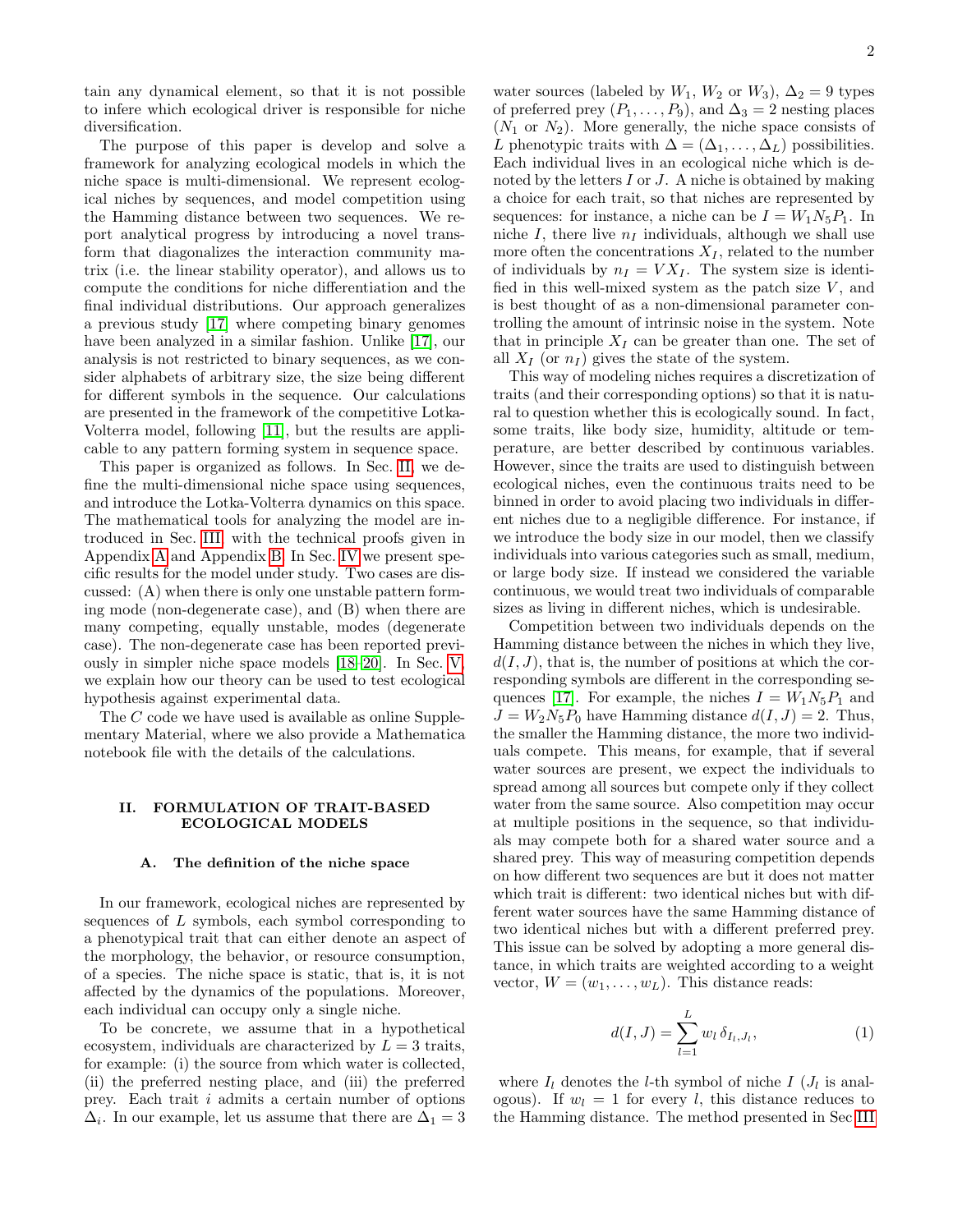can be used with both the Hamming distance and distance [\(1\)](#page-1-1), but the former has been chosen for simplicity.

# B. Introducing the dynamics: the Lotka-Volterra equations

Having defined a niche space, we now need to specify how the number of individuals per niche evolve in time. For simplicity, we follow previous studies [\[11](#page-7-10)[–13\]](#page-7-11) and adopt the Lotka-Volterra equations with an exponential competition kernel, as defined below.

We consider the following equations:

<span id="page-2-1"></span>
$$
\dot{X}_I = X_I \left( 1 - \frac{1}{C} \sum_J \mathcal{G}_{IJ} X_J \right),\tag{2}
$$

which model birth and death of organisms via competition. The sum  $\sum_{J}$  is over all possible niches. In this way, we account for competition between different niches (when  $I \neq J$ ) and competition within the same niche (for  $I = J$ ). We consider the family of competition kernels [\[11\]](#page-7-10)

$$
\mathcal{G}_{IJ} = \exp\left[-\left(\frac{d(I,J)}{R}\right)^{\sigma}\right].\tag{3}
$$

The competition length,  $R$ , and the exponent,  $\sigma$ , are positive integers and allow us to consider different choices of the competition kernel. However, in all of them competition is more fierce as the Hamming distance decreases since  $\mathcal{G}_{IJ}$  is always decreasing in d. Increasing  $\sigma$  stretches the shape of the competition kernel and as  $\sigma \to \infty$ , the kernel  $\mathcal G$  tends to a stepwise function. We define the carrying capacity

<span id="page-2-5"></span>
$$
C = \sum_{J} \mathcal{G}_{IJ},\tag{4}
$$

so that the system admits the fixed point  $X^* = 1$  in addition to the fixed point,  $X_0 = 0$ , corresponding to mass extinction. The choice of a constant carrying capacity is consistent, since  $\sum_{J} \mathcal{G}_{IJ}$  is independent of  $I$ ; to see this, note that every row in  $\mathcal G$  must be a permutation of another row and thus has the same sum. The reader may note that choosing the carrying capacity of the system is unphysical, however, this has the only effect of renormalizing the fixed point value. Indeed, the same effect is obtained by rescaling the concentration vector by  $X \mapsto AX$  where  $A = C/\sum_{J} \mathcal{G}_{IJ}$ .

In order to take into account the effects of intrinsic noise [\[21\]](#page-7-17), we define a stochastic model corresponding to Eq.  $(2)$ , using the following transition rates, T, which define the probability per unit of time that birth and death occur for an individual living in niche I:

<span id="page-2-2"></span>
$$
T(n_I + 1|n_I) = X_I, \quad \text{(birth)}
$$
  
 
$$
T(n_I - 1|n_I) = C^{-1} \sum_J \mathcal{G}_{IJ} X_I X_J, \quad \text{(death)}.
$$
 (5)

The first equation indicates that the number of individuals can increase by one unit with a probability per unit of time  $X_I$ . The second equation has an analogous meaning. Note that in the stochastic model, the quantities  $n_I$ (and thus  $X_I$ ) are subject to discrete increments, whereas in Eqs. [\(2\)](#page-2-1) the concentrations are continuous variables. The difference between the two models is controlled by V and, as  $V \to \infty$ , the stochastic system [\(5\)](#page-2-2) recovers the deterministic description in Eqs. [\(2\)](#page-2-1). All numerical simulations in the paper are performed using the Gillespie algorithm [\[22\]](#page-7-18), which simulates the stochastic model [\(5\)](#page-2-2).

# <span id="page-2-0"></span>III. ANALYSIS

In this Section, we show that the fixed point  $X^*$  undergoes a pattern instability in niche space which drives the system to diversification. To analyze the instability, we define a suitable transform (Eq. [\(9\)](#page-3-0) below) that diagonalizes matrices whose element depends on the sequences only via their Hamming distance (i.e. Hamming matrices). By doing so, we are able to diagonalize the linear stability operator (i.e. the Jacobian matrix) of the fixed point  $\hat{X}^*$ .

Transform [\(9\)](#page-3-0) is at the core of our analytical treatment. We have arrived at this formula by generalizing the Hadamard transform,  $(-1)^{|I \cdot J|}$ , previously used in the study of competing binary genomes [\[17\]](#page-7-14). Another way to understand Transform [\(9\)](#page-3-0), is by noting that Hamming matrices are special cases of a general class of matrices called block circulant with circulant blocks (BCCB), whose diagonalizer is known [\[23\]](#page-7-19). Using this latter fact, we show that the spectrum of Hamming matrices can be obtained explicitly (Eq. [\(16\)](#page-3-1)), which allows a straightforward investigation of the properties of the pattern instability.

### A. Pattern instability in niche space

The Lotka-Volterra equations [\(2\)](#page-2-1) admit the fixed point,  $X^* = 1$ , which corresponds to a homogeneous distribution of individuals in niche space. If the fixed point is unstable, small perturbations grow exponentially fast and the system relaxes to a non-homogeneous profile, as described by pattern formation theory [\[24\]](#page-7-20). To inspect for instabilities, we linearize Eq. [\(2\)](#page-2-1) around the fixed point  $X^*$ . Denoting the small deviations by  $\delta X_I = X_I - X^*$ , we arrive at (in vectorial notation):

<span id="page-2-3"></span>
$$
\frac{d}{dt}\delta X = \mathcal{J}\delta X = -\frac{1}{C}\mathcal{G}\,\delta X.\tag{6}
$$

To check for the stability of this system, we diagonalize the linear stability operator  $J$ . Again recall that the elements of  $\mathcal J$  are defined by

<span id="page-2-4"></span>
$$
\mathcal{J}_{IJ} = f(d(I, J)),\tag{7}
$$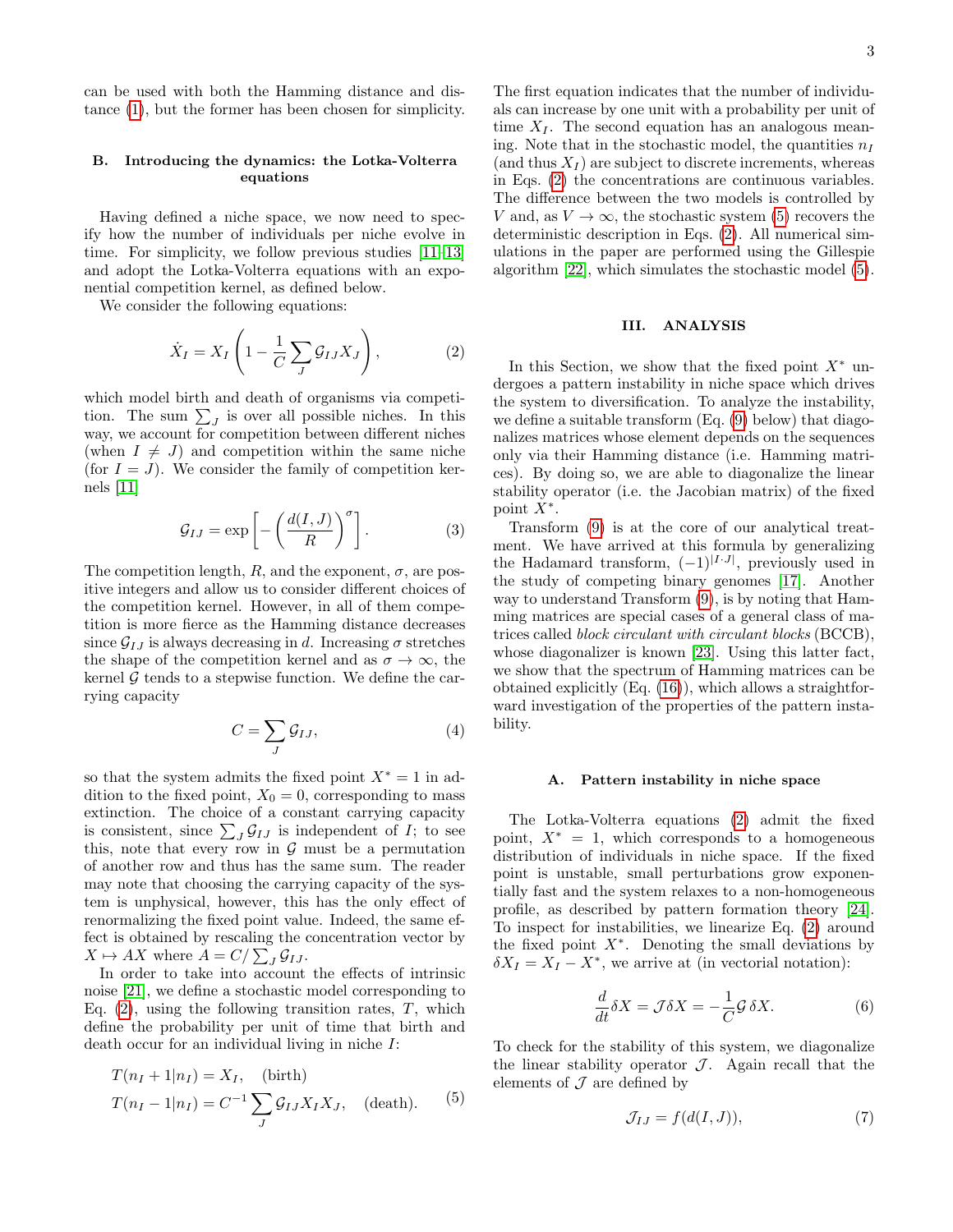and retain a dependence in the sequences  $I$  and  $J$  only via their Hamming distance. We call matrices with this property Hamming matrices. The overall dimension of matrix  $\mathcal J$  is  $D \times D$ , where D is the total number of niches, namely,

<span id="page-3-2"></span>
$$
D = \prod_{l=1}^{L} \Delta_l.
$$
 (8)

As shown in the Appendix [A,](#page-8-0) Hamming matrices are special cases of a general class of circulant matrices and are diagonalized by

<span id="page-3-0"></span>
$$
\mathcal{F} = \mathcal{F}_{\Delta_1} \otimes \ldots \otimes \mathcal{F}_{\Delta_L}, \tag{9}
$$

where the symbol ⊗ indicates the Kronecker product between two matrices  $A$  and  $B$ :

$$
\mathcal{A} \otimes \mathcal{B} = \begin{bmatrix} \mathcal{A}_{11} \mathcal{B} & \cdots & \mathcal{A}_{1d} \mathcal{B} \\ \vdots & \ddots & \vdots \\ \mathcal{A}_{d1} \mathcal{B} & \cdots & \mathcal{A}_{dd} \mathcal{B} \end{bmatrix} .
$$
 (10)

The matrix  $\mathcal{F}_{\Delta_l}$   $(l = 1, ..., L)$  is the  $\Delta_l \times \Delta_l$  discrete Fourier matrix defined by:

$$
(\mathcal{F}_{\Delta_l})_{jk} = \exp\left(i\frac{2\pi jk}{\Delta_l}\right) \tag{11}
$$

where  $i$  denotes the imaginary unit and with normalization  $\mathcal{F}_{\Delta_l}^{\dagger} \mathcal{F}_{\Delta_l} = \mathbb{I}_{\Delta_l}$  (the symbol  $\dagger$  stands for the conjugate transpose and  $\mathbb{I}_{\Delta_l}$  is the  $\Delta_l$  -dimensional identity matrix). The indexes j and k range from one to  $\Delta_l$ . Since  $F_{\Delta_l}$  is unitary, then F is unitary as well:  $\mathcal{F}^{\dagger} \mathcal{F} = \mathbb{I}_D$ . Note that Transform  $\mathcal F$  is not, in general, a Fourier transform, since (for example for  $L = 2$  and  $\Delta_1 = \Delta_2 = 2$ ),  $\mathcal{F} = \mathcal{F}_2 \otimes \mathcal{F}_2 \neq \mathcal{F}_4.$ 

Applying  $\mathcal F$  to both sides of Eq. [\(6\)](#page-2-3) yields the decoupled equations

$$
\frac{d}{dt}\delta\widetilde{X_K} = J_K \widetilde{\delta X_K},\tag{12}
$$

where we have defined the transformed vector,

$$
\delta \widetilde{X_K} = \sum_I \mathcal{F}_{KI} \delta X_I,\tag{13}
$$

and  $J_K$  are the eigenvalues of matrix  $\mathcal{J}$ :

$$
J_K = (\mathcal{F}\mathcal{J}\mathcal{F}^\dagger)_{KK}.\tag{14}
$$

Note that the eigenvalues  ${\cal J}_K$  are real given that Hamming matrices are symmetric, i.e.  $\mathcal{J}_{IJ} = \mathcal{J}_{JI}$ .

The variable  $K$  is the conjugate variable, in transformed space, to the sequence variable  $I$ , and ranges from one to D. When  $J_K > 0$ , for some K, the fixed point  $X^*$  is unstable and the amplitude of the corresponding eigenmode  $v^{(K)}$ , with component  $v^{(K)}_M = \mathcal{F}^\dagger_{MK}$ , grows in the system. Note that since  $\mathcal F$  is unitary, its rows form

an orthonormal basis in sequence space, with respect to the canonical scalar product so that

<span id="page-3-4"></span>
$$
v^{(K_1)} \cdot v^{(K_2)} = \sum_{M=1}^{D} v_M^{(K_1)} v_M^{*(K_2)} = \delta_{K_1, K_2}.
$$
 (15)

The symbol ∗ stands for the complex conjugate and the dimension  $D$  is given by Eq.  $(8)$ .

### <span id="page-3-5"></span>B. Spectrum of Hamming matrices

Transform [\(9\)](#page-3-0) diagonalizes matrix [\(7\)](#page-2-4), yet, carrying out the matrix product  $\mathcal{FJ}\mathcal{F}^{\dagger}$  may not be feasible as the dimensionality D of Hamming matrices can be very large, even for low dimensional niche spaces. However, by extending Theorem 5.8.1 of [\[23\]](#page-7-19), we can obtain a compact expression for the eigenvalues and eigenmodes of any Hamming matrix  $\mathcal{J}$ . The result is stated in the following and proved in Appendix [A.](#page-8-0)

Let us consider any Hamming matrix,  $J$ , defined by Eq. [\(7\)](#page-2-4) via a certain function  $f$ . Then the K-th eigenvalue of  $J$ , denoted by  $J_K$ , is given by

<span id="page-3-1"></span>
$$
J_K = \left( \prod_{l=1}^L \sum_{k_l=0}^{\Delta_l - 1} \left( B(k_1, \dots, k_L) \left( \Omega_1^{k_1} \otimes \dots \otimes \Omega_L^{k_L} \right) \right) \right)_{KK}, \tag{16}
$$

where we have used the following definitions:

<span id="page-3-6"></span>
$$
B(k_1, \ldots, k_L) = f(L - \sum_{l=1}^L \delta_{k_l, 0}),
$$

$$
\omega_l = \exp\left(i\frac{2\pi}{\Delta_l}\right), \quad \Omega_l = \left(1, \omega_l, \omega_l^2, \ldots, \omega_l^{\Delta_l - 1}\right).
$$
 (17)

The dependence on matrix  $\mathcal J$  is contained in function  $B$ , which returns the function  $f$ , evaluated on the number of non-zeros which are passed to  $B$  as argument. For example, for  $L = 3$ ,  $B(1, 0, 0) = f(2)$ . In Eq. [\(16\)](#page-3-1), the notation  $\Omega_1^{k_1}$  means that every element of the vector  $\Omega_1$ is elevated to the power  $k_1$ . Also, note that  $J_K$  is a scalar quantity, given by the  $K$ -th entry of the diagonal of the matrix defined between parentheses in the RHS of Eq. [\(16\)](#page-3-1). The supplementary Mathematica file contains an implementation of this formula.

The corresponding eigenmode to the  $K$ -th eigenvalue reads:

<span id="page-3-3"></span>
$$
v_M^{(K)} = \mathcal{F}_{MK}^{\dagger}.
$$
 (18)

Thus, the eigenmodes do not depend on the system parameters but only on the dimension of the niche space. This fact is not surprising, as it is analogous to what occurs in other cases, such as in systems diagonalized by a discrete Fourier transform.

Note that if an eigenvalue is degenerate, i.e. there is more than one corresponding eigenmode, then the eigenvalue appears in Eq. [\(16\)](#page-3-1) once for each eigenmode.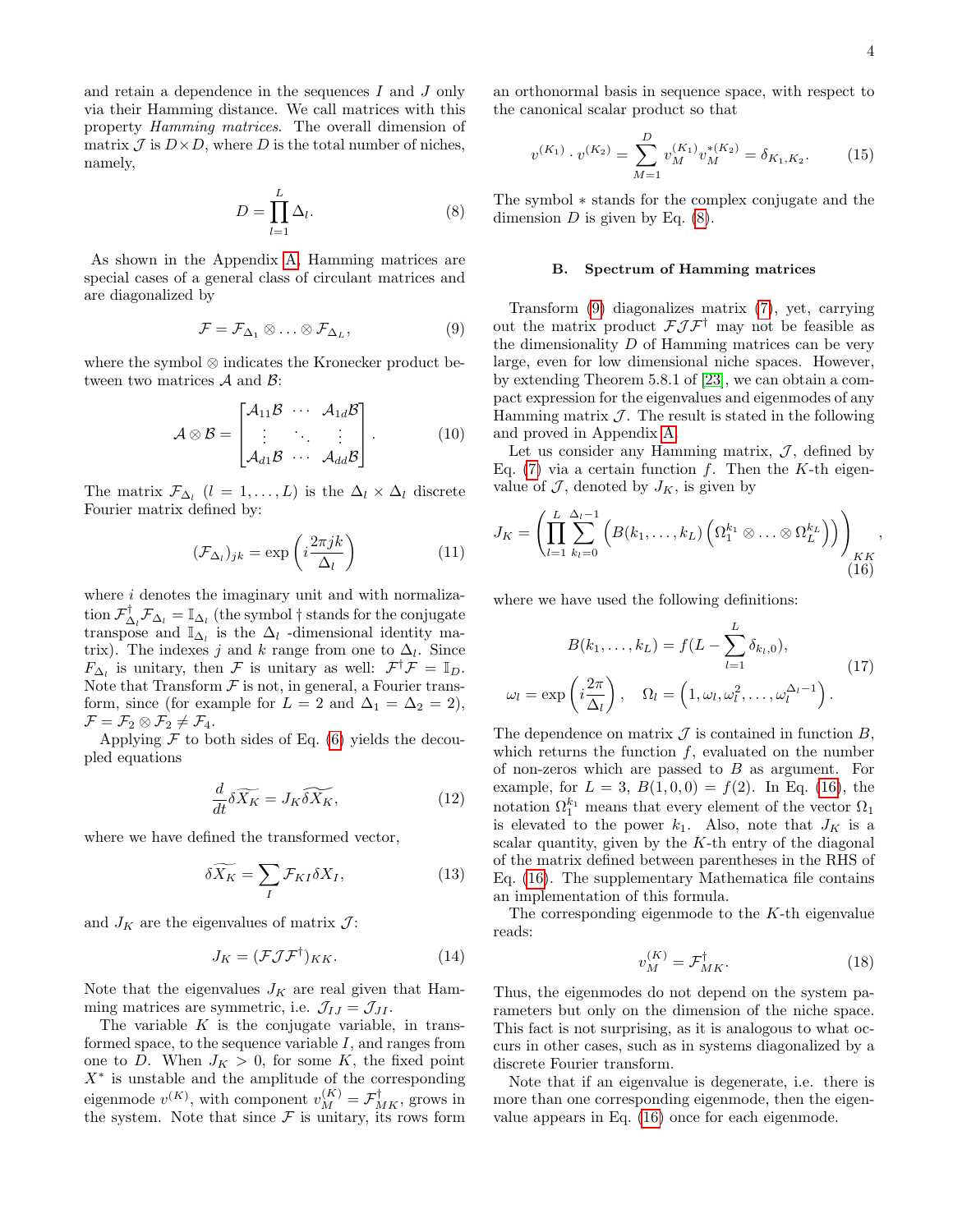

<span id="page-4-2"></span>FIG. 1. (Color online) (Main figure) The spectrum of  $J$ ,  ${J_K}$  (red dots), is calculated with Eq. [\(16\)](#page-3-1) and shown as a function of the increasing wavelength  $K$ , after a reordering as explained in Sec. [IV A.](#page-4-1) The blue line has been added for clarity. Parameter values:  $L = 4$ ,  $\Delta_l = 2$ ,  $R = 1$  and  $\sigma =$ 2. (Inset) The components of eigenmode  $v^{(11)}$  for the same parameter values.

In the following section, we use formulae [\(16\)](#page-3-1) and [\(18\)](#page-3-3) for computing eigevalues and eigenmodes of Hamming matrices. There is an alternative way for representing their spectrum, which is given, and proved, in Appendix [B](#page-9-0) (Eq. [\(B3\)](#page-9-1)). In doing that, we have been able to show that the leading eigenvalue in pattern-forming instabilities is non-degenerate if and only if the alphabet is binary (i.e.  $\Delta_l = 2$ , for each l). Thus, the typical case consists of a degenerate instability, where many equally unstable eigenmodes compete for their emergence. In the next Section, we discuss how the linear theory can be used to predict the asymptotically long time population distributions of niches.

# <span id="page-4-0"></span>IV. RESULTS

We have established the mathematical tools that we need to inspect the pattern instability in Eqs. [\(2\)](#page-2-1). We now show that the linearly unstable eigenmodes give a prediction for the final distribution of individuals in niche space. Two cases are investigated: a non-degenerate and degenerate instability. In the former case the analytical prediction matches the result of stochastic simulations. In the latter, simulations show a different final individual distribution at every run, due to stochastic effects (or the initial condition) that randomly privilege some of the equally unstable competing eigenmodes. However, the dynamics averaged over many run shows consistency with the prediction of the linear theory, as also reported previously in a one-dimensional niche model [\[18,](#page-7-15) [19\]](#page-7-21).

In Sec. [IV B,](#page-5-1) we also report the observation of stochastic patterns, or noise-induced patterns, which arise when a weakly stable eigenmode is subject to noise. Since we investigate cases where the homogeneous state is linearly unstable, stochastic patterns are superposed to determin-

### <span id="page-4-1"></span>A. Case: Non-degenerate instability

We first study a simple case that displays a single mode instability. We begin by considering binary sequences of four bits,  $L = 4$ ,  $\Delta_l = 2$  (for every  $l = 1, \ldots, 4$ ), and parameter values  $R = 1$  and  $\sigma = 2$ . We find it useful to reorder the eigenmodes so that we can interpret K as a wavelength. For the case of binary sequences, the eigenmodes [\(18\)](#page-3-3) are manifestly real and we define the wavelength as the number of times that the eigenmode  $v^{(K)}$  crosses the K axis. We then reorder the eigenmodes by increasing wavelength. Note that is always possible to choose a real basis of eigenmodes given that Hamming matrices are symmetric, however, since we use Eq. [\(18\)](#page-3-3) for their expressions, the chosen eigenmodes are real only for certain cases.

The spectrum of matrix  $\mathcal{J}$ , calculated using Eq. [\(16\)](#page-3-1) and then reordered, is shown in Fig [1.](#page-4-2) Each eigenvalue (red dots) is stable except the one with wavelength  $K =$ 11  $(K = 16$ , without reordering) and the profile of the corresponding eigenmode is shown in the inset. Thus, starting close to the homogeneous state causes the growth of the eigenmode  $v^{(11)}$  whilst the other eigenmodes decay away. The growth is eventually damped by the effect of the non-linearities, which become relevant as the system moves away from the homogeneous state.

The final individual distribution is given by a superposition of those eigenmodes predicted to be unstable in the linear analysis. In this case, there is a single unstable mode so that we expect the final individual distribution to exhibit a shape analogous to  $v^{(11)}$ . The results of stochastic simulations, displayed in Fig. [2,](#page-5-2) show agreement between the final state and that predicted in the inset of Fig. [1.](#page-4-2) Note however, that on some simulation run, the pattern may sometimes appear reversed, as either of the eigenmodes  $v^{(11)}$  or  $-v^{(11)}$  may grow.

Another way to check the agreement between theory and simulations consists of expressing the final state X, measured from the simulations, as a superposition of the eigenmodes, i.e.

$$
X_{I} - \bar{X} = \sum_{K} A(K)v_{I}^{(K)}
$$
 (19)

The profile  $X$  is renormalized to zero-average, by subtracting  $\bar{X} = d^{-1} \sum_{I} X_{I}$ , in order to avoid a large component in  $A(K = 0)$ . The quantities  $A(K)$ , obtained by taking the scalar product between X and  $v^{(K)}$ , give the extent to which that eigenmode emerges in the final pattern. Specifically:

<span id="page-4-3"></span>
$$
A(K) = (X - \bar{X}) \cdot v^{(K)},
$$
\n(20)

where the dot is the scalar product [\(15\)](#page-3-4). For our previous case, we expect that  $A(K)$  is approximately zero for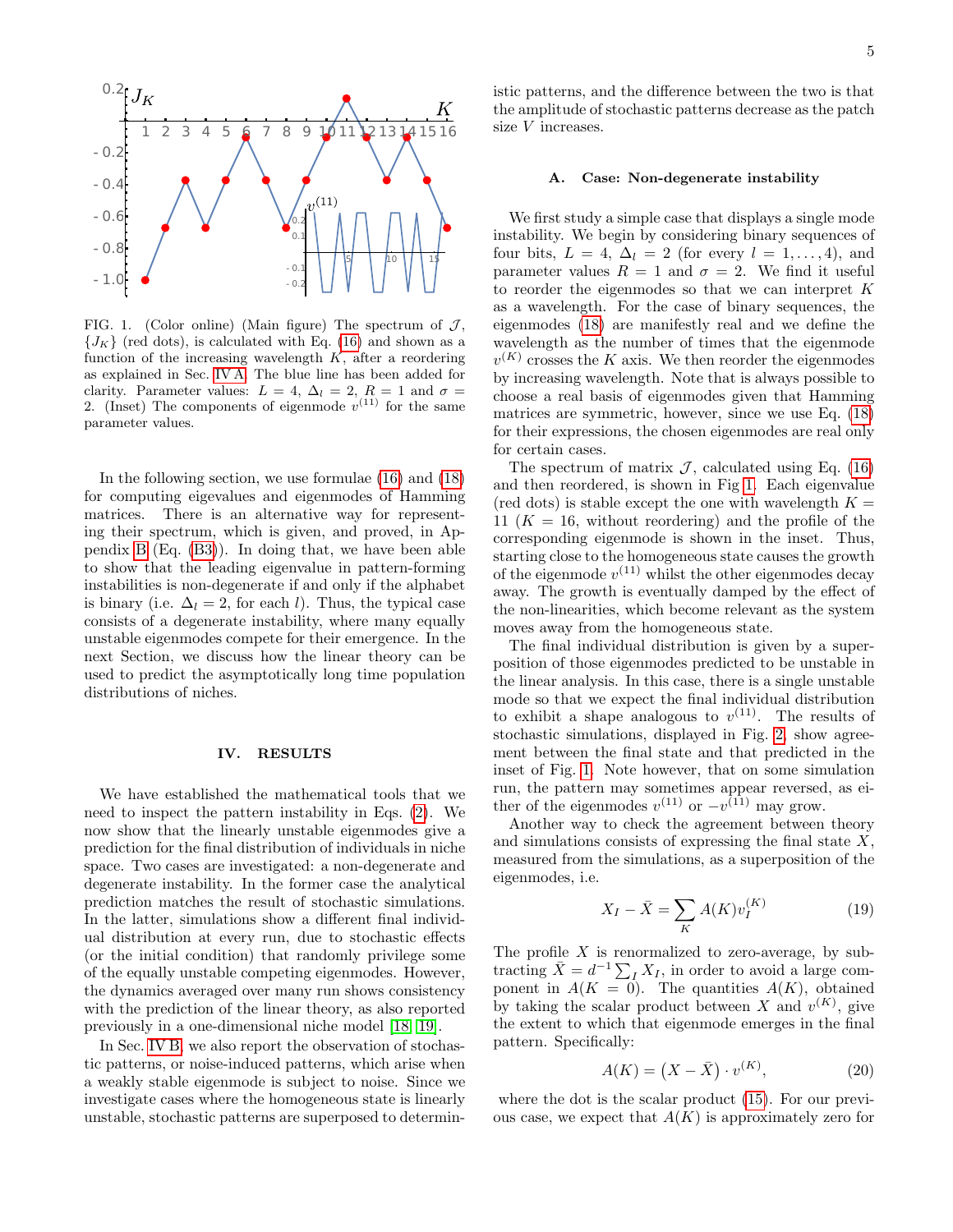

<span id="page-5-2"></span>FIG. 2. (Color online) (Main figure) The concentrations  $X_I$ as a function of the individuals  $I$  (represented as binary sequences at the top of the figure), obtained by running stochastic simulations for time  $t = V * 10^2$  with  $V = 10^3$  and other parameter values as in Fig. [1.](#page-4-2) (Inset) The absolute value of  $A(K)$ , Eq. [\(20\)](#page-4-3), obtained from the final individual distribution shown in the main figure.

every wavelength except  $K = 11$ , on which it takes a positive (resp. negative) value, given that  $v^{(11)}$  (resp.  $-v^{(11)}$ ) has grown. This is confirmed by the inset of Fig. [2,](#page-5-2) where the absolute value of  $A(K)$  is shown. Note that both solutions,  $v^{(11)}$  and  $-v^{(11)}$ , yield the same contribution to  $|A(K)|$ , since we have taken the absolute value.

The solution displayed in Fig. [2](#page-5-2) is metastable, in that, sooner or later a large rare fluctuation will lead the system to extinction, since  $n_I = 0$ , for all I, is an absorbing state. Such a fluctuation is very rare and not observable in simulations for timescales  $\sim V * 10^6$ . Therefore, the solution can be considered evolutionarily stable for practical purposes.

As a final remark, let us note that we have verified the agreement between linear theory and simulations for various parameter instances and noise realizations. Results are not shown for the sake of compactness, but the case discussed above is the prototypical example when a single-mode instability is in play.

### <span id="page-5-1"></span>B. Case: Degenerate instability

Does the linear stability analysis provide a reliable prediction for a general case? Typically the instabilities in these kinds of models are highly degenerate as they possess many equally unstable eigenmodes. For example, let us consider the case discussed in the Introduction where  $L = 3$ ,  $\Delta_1 = 3$ ,  $\Delta_2 = 9$  and  $\Delta_3 = 2$  with  $\sigma = 2$  and  $R = 1$ . For this case we do not reorder the eigenmodes. The spectrum (dots of Fig. [3\)](#page-6-0) indicates that there are sixteen unstable eigenmodes, each corresponding to the same eigenvalue. When a degenerate instability is in play, the fate between the competing eigenmodes is determined

by the non-linearity, the intrinsic noise and the initial condition so that deviations from the linear prediction are expected.

For example, let us examine the result of a single run, shown in Fig. [4.](#page-6-1) Unlike the binary alphabet case, the behavior displayed is now quite rich: in some niches the population goes extinct, while other niches are scarcely populated, and few of them contain a large number of individuals. Computing the profile  $A(K)$  for this niche distribution (not shown), yields a significantly different result to what predicted in Fig. [3.](#page-6-0) Since there are many equally unstable eigenmodes, stochasticity gives a random advantage to some of them, which then grow faster and overwhelm the growth of the other unstable modes. Only the eigenmodes which have been privileged in this way appear in the final profile, which is thus not predictable.

Although the fate of a single run is not captured by our analysis, we may ask whether the average behavior resembles the prediction of the theory. We therefore compute the profile  $|A(K)|$ , averaged over several runs. The result, shown in Fig. [5,](#page-6-2) indicates that the highest values of  $\langle |A(K)| \rangle$  correspond indeed to the eigenmodes predicted to be unstable by the spectrum in Fig. [3.](#page-6-0) Interestingly, the profile  $|A(K)|$  assumes small, but non-zero values, for the Ks corresponding to stable eigenmodes. This is an example of stochastic patterning — pattern formation caused by a slowly relaxing eigenmode subject to intrinsic noise — which have already been observed in predator-prey [\[25\]](#page-7-22) and reaction-diffusion systems [\[26\]](#page-8-1).

Stochastic patterns could have also been visible in the case studied in the previous section since, as shown in Fig. [1,](#page-4-2) the wavelengths  $K = 6$  and  $K = 14$  are close to the onset of instability. However, unlike deterministic pattern formation, the amplitude of stochastic patterns depends on the magnitude of the perturbation which cause them, the intrinsic noise, and therefore scales as  $V^{-1/2}$  [\[21\]](#page-7-17). Having chosen  $V = 10^3$  $V = 10^3$  $V = 10^3$  for generating Figs. 1 and [2,](#page-5-2) and  $V = 10^2$  for Figs. [3](#page-6-0) and [5,](#page-6-2) has rendered the stochastic patterns visible only in the latter two figures. Indeed, redoing the simulations for Fig. [5](#page-6-2) but with a larger value for V, yields a profile  $\langle |A(K)| \rangle$  which is zero everywhere except the unstable eigenmodes.

# <span id="page-5-0"></span>V. COMPARISON AGAINST EXPERIMENTAL DATA

The theory presented so far provides a tool for linking niche distributions, based on multiple traits, to the individual-based interactions that govern ecosystems. Our approach can also be used to test an ecological idea against data from a real ecosystem. As a prototypical example, let us consider a certain dataset representing species abundances and ask the following question: "Is competitive exclusion the primary driver of ecological diversification?". The series of steps below instructs how to use our theory to attack this problem.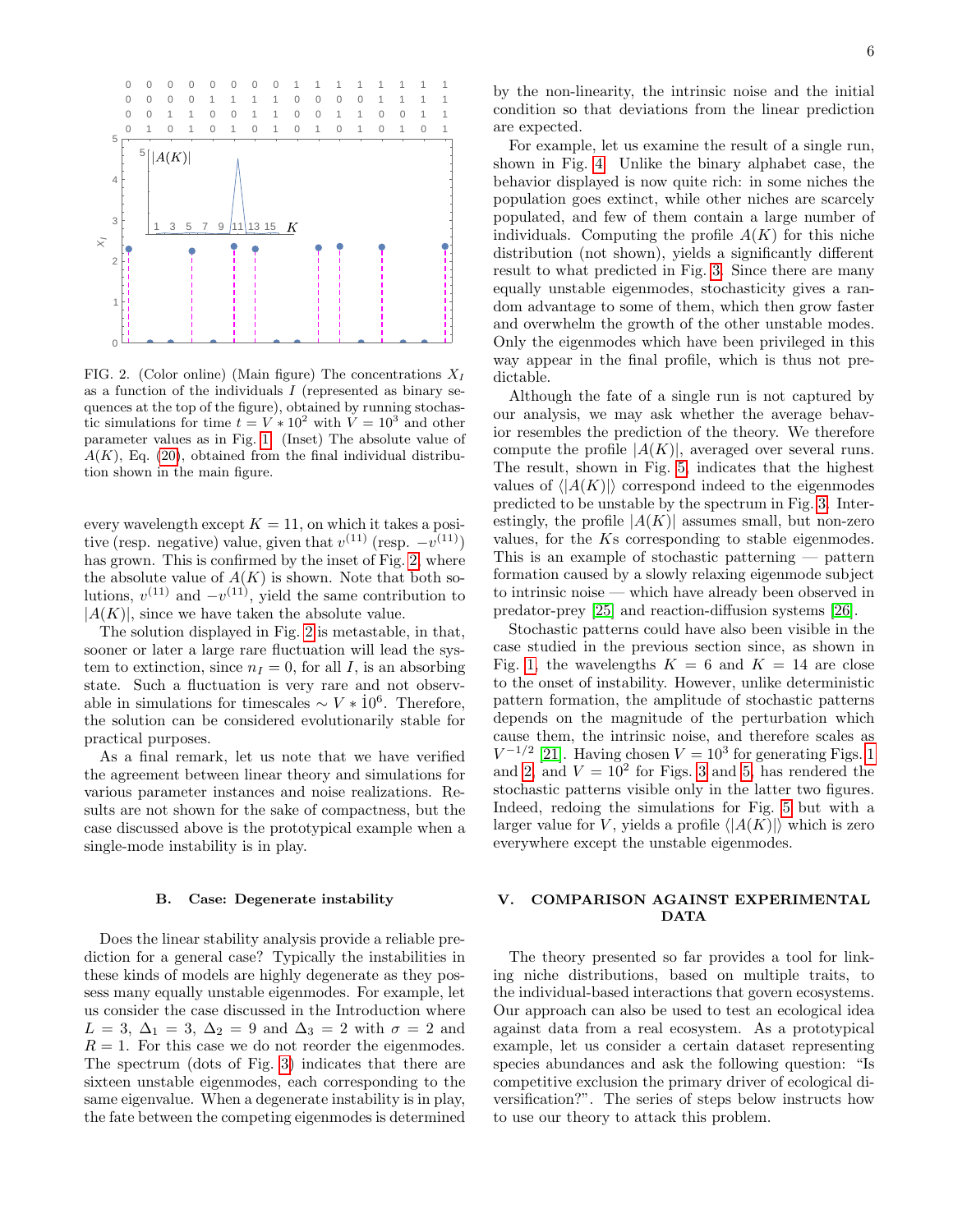

<span id="page-6-0"></span>FIG. 3. (Color online) The spectrum of  $\mathcal{J}, \{J_K\}$  (red dots), is calculated with Eq.  $(16)$  and shown as a function of K for parameter values:  $L = 3$ ,  $\Delta_1 = 3$ ,  $\Delta_2 = 9$  and  $\Delta_3 = 2$  with  $\sigma = 2$  and  $R = 1$ . The blue line has been added for clarity.



<span id="page-6-1"></span>FIG. 4. (Color online) Final niche distribution of a single run. Parameter values as in Fig. [3](#page-6-0) but with  $V = 10^2$ . The simulation has run for time  $T = 10^3 \cdot V$ .



<span id="page-6-2"></span>FIG. 5. (Color online) The average absolute value of  $A(K)$ (red dots), obtained by averaging formula  $(20)$  over  $10<sup>4</sup>$  runs. Parameter values as in Fig. [3](#page-6-0) but with  $V = 10^2$ . Each simulation has run for time  $T = 10^3 \cdot V$ . The blue line has been added for clarity.

### 1. Representing ecological and/or morphological niches

To begin with, we extrapolate the niche distribution from the species abundances data. In order to identify the possible niches, we need to select those traits within which we want to divide the species. These traits can refer both to the morphology of the species (e.g. the body size) or describe an aspect of their behavior (e.g. the nesting place). We allow a number of possibilities to each trait (e.g. individuals of small, medium or large body size), so that the niche space can be mapped into the abstract sequence space, in the same way as described at the beginning of Sec. [II.](#page-1-0) We can then visualize the number of individuals per niche, in a similar fashion to Fig. [4.](#page-6-1)

### 2. Transforming the niche distribution

Once the sequence space has been established, we can define Transform [\(9\)](#page-3-0), that relies solely on the geometry of the niche space (i.e. how many traits / how many possibilities per trait). We then transform the niche distribution, using the eigenmodes [\(18\)](#page-3-3) and Eq. [\(20\)](#page-4-3), to yield a figure analogous to Fig. [5.](#page-6-2) The peaks of the figure will highlight the emerging eigenmodes in the system. The aim is to predict the emergence of those peaks starting from the individual-based interactions.

### 3. Agreement with an individual-based model

The individual-based model are represented by set of differential equations such as System [\(2\)](#page-2-1), and should include the effects which are supposedly the main drivers for niche diversification. For example, if we assume that competitive exclusion is the sole, or principal, driver, then we can use directly the Lotka-Volterra equations [\(2\)](#page-2-1). The prediction of the model can be read off by looking at its spectrum, such as in Fig[.3:](#page-6-0) The eigenmodes predicted unstable are those which correspond to a positive eigenvalues, that is, appear above the  $K$  axis. These eigenmodes should be compared against those observed in the data. If an agreement between the two sets of eigenmodes indicates that the interactions in the individualbased model are effectively responsible for niche diversification.

# VI. CONCLUSION

In this paper, we have proposed a class of ecological models which displays niche diversification due to competitive interactions. The novelty of the work lies in the fact that the niche space is high-dimensional: An arbitrary number of phenotypic traits can be included in the model, each admitting a certain number of possibilities. In this way, the geometry of the niche space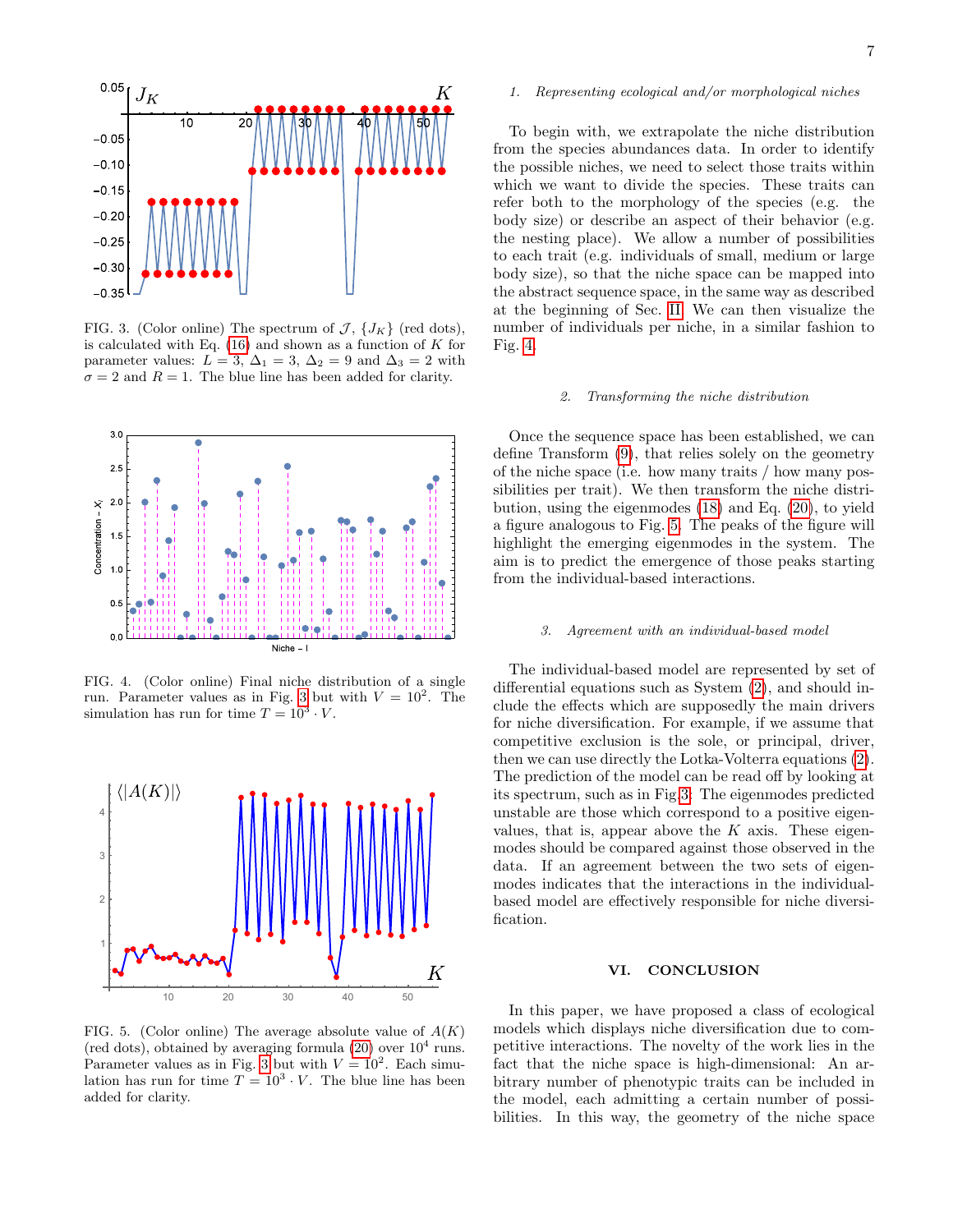is intrinsically different from the Huchinsonian picture where ecological niches are represented by hypercubes in  $\mathbb{R}^n$ . Also, niche overlapping is given by the Hamming distance, rather than the Euclidean distance, which is a simpler and a more realistic way to quantify how many traits two individuals have in common.

Most of the paper is centered on the mathematical aspects for analyzing these models. We have shown that the underlying pattern instability can be predicted using the mathematical tools presented in Sec. [III B.](#page-3-5) The linear stability operators (i.e. Jacobian matrices) depends on the niches only via their Hamming distance, and we have called such matrices *Hamming matrices*. We have shown that Hamming matrices are special cases of class of circulant matrices (i.e. BCCB), so that we can use the diagonalizer of the latter for obtaining the spectrum of Hamming matrices. In this way, we have arrived at formulas [\(16\)](#page-3-1) and [\(18\)](#page-3-3). By using these expressions, we have shown that the linear stability analysis predicts the final individual distribution in niche space, although the prediction works only on average if a degenerate instability is present.

An alternative interpretation for our class of models is that of interacting genomes, where  $L$  represents the genome length and  $\Delta_l = 4$  for all l (the symbols are now nucleotides:  $A, G, T, D$ . Indeed, the advent of population genetics has stimulated a similar kind of modeling, which has attracted interest in the physics community thanks to quasispecies theories [\[27](#page-8-2)[–31\]](#page-8-3) and paramuse models of evolution [\[31,](#page-8-3) [32\]](#page-8-4). The connection between these studies and our work, is that in both cases the models are sequence-based [\[31\]](#page-8-3), in that they describe the dynamics of an interacting population in which each individual is represented by a sequence. Binary sequences

8

are often analyzed as they allow analytical approaches, such as mapping the model into the Ising model [\[33–](#page-8-5)[35\]](#page-8-6), considering various limits [\[36\]](#page-8-7) or by using an Hadamard transform [\[17\]](#page-7-14). We expect our theory to be applicable to these models as well, allowing for generalizations in which larger alphabets are considered. This represents a possible direction for future works.

Finally, let us notice that throughout the paper, our analytical treatment is limited to the deterministic level for simplicity, even though we have shown that the stochastic model exhibits stochastic patterning, caused by weakly stable eigenmodes subject to intrinsic noise, as shown in [\[17\]](#page-7-14) for the case of binary sequences. The same authors have also reported a different type of stochastic patterning based on the multiplicative nature of noise [\[37\]](#page-8-8), which occurs where the noise is strong in the system. This effect can lead to stable, noise-induced patterns. We expect that our model can exhibit this type of order as well. Further investigations will be devoted to extend our method for analyzing the stochastic counterparts of these models.

### ACKNOWLEDGMENTS

T.B. owes much to Elbert Branscomb and Louise Dyson for inspiring discussions and support received during the time the research has been carried out. This work has highly benefited from the critical help of Axel G. Rossberg and Luis Fernandez Lafuerza. This work was partially supported by the National Aeronautics and Space Administration through the NASA Astrobiology Institute under Cooperative Agreement No. NNA13AA91A issued through the Science Mission Directorate.

- <span id="page-7-0"></span>[1] E. P. Odum, H. T. Odum, and J. Andrews, Fundamentals of ecology, 5th ed. (Thomson Brooks/Cole, 2005).
- <span id="page-7-1"></span>[2] G. Hardin et al., Science 131, 1292 (1960).
- <span id="page-7-2"></span>[3] R. MacArthur and R. Levins, Am. Nat. 101, 377 (1967).
- <span id="page-7-3"></span>[4] F. J. Odling-Smee, K. N. Laland, and M. W. Feldman, Niche construction: the neglected process in evolution, 37 (Princeton University Press, 2003).
- <span id="page-7-4"></span>[5] P. R. Grant and B. R. Grant, Science 296, 707 (2002).
- <span id="page-7-5"></span>[6] J. Roughgarden, Am. Nat. 108, 429 (1974).
- <span id="page-7-6"></span>[7] A. Shmida and S. Ellner, Vegetatio 58, 29 (1984).
- <span id="page-7-7"></span>[8] J. Strong and R. Donald, Ecology 63, 1039 (1982).
- <span id="page-7-8"></span>[9] J. T. Lennon, Z. T. Aanderud, B. Lehmkuhl, and D. R. Schoolmaster Jr, Ecology 93, 1867 (2012).
- <span id="page-7-9"></span>[10] M. Scheffer and E. H. van Nes, PNAS 103, 6230 (2006).
- <span id="page-7-10"></span>[11] S. Pigolotti, C. López, and E. Hernandez-Garcia, Phys. Rev. Lett. 98, 258101 (2007).
- [12] E. Hernández-García, C. López, S. Pigolotti, and K. H. Andersen, Phil. Trans. R. Soc. A 367, 3183 (2009).
- <span id="page-7-11"></span>[13] S. Pigolotti, C. López, E. Hernández-García, and K. H. Andersen, Theor. Ecol. 3, 89 (2010).
- <span id="page-7-12"></span>[14] B. Shipley, D. Vile, and  $\dot{E}$ . Garnier, science **314**, 812 (2006).
- [15] D. C. Laughlin, C. Joshi, P. M. Bodegom, Z. A. Bastow, and P. Z. Fulé, Ecology Letters 15, 1291 (2012).
- <span id="page-7-13"></span>[16] D. C. Laughlin, Ecology letters 17, 771 (2014).
- <span id="page-7-14"></span>[17] T. Rogers, A. J. McKane, and A. G. Rossberg, Phys. Bio. 9, 066002 (2012).
- <span id="page-7-15"></span>[18] H. Fort, M. Scheffer, and E. H. van Nes, Theoretical Ecology 2, 171 (2009).
- <span id="page-7-21"></span>[19] H. Fort, M. Scheffer, and E. Van Nes, Journal of Statistical Mechanics: Theory and Experiment 2010, P05005  $(2010).$
- <span id="page-7-16"></span>[20] Y. E. Maruvka and N. M. Shnerb, Physical Review E 73, 011903 (2006).
- <span id="page-7-17"></span>[21] N. G. van Kampen, Stochastic Processes in Physics and Chemistry, 3rd ed. (Elsevier Science, Amsterdam, 2007).
- <span id="page-7-18"></span>[22] D. T. Gillespie, J. Phys. Chem. 81, 2340 (1977).
- <span id="page-7-19"></span>[23] P. J. Davis, Circulant matrices (John Wiley and Sons Inc., 1979).
- <span id="page-7-20"></span>[24] M. Cross and H. Greenside, Pattern formation and dynamics in nonequilibrium systems (Cambridge University Press, 2009).
- <span id="page-7-22"></span>[25] T. Butler and N. Goldenfeld, Phys. Rev. E 80, 030902 (2009).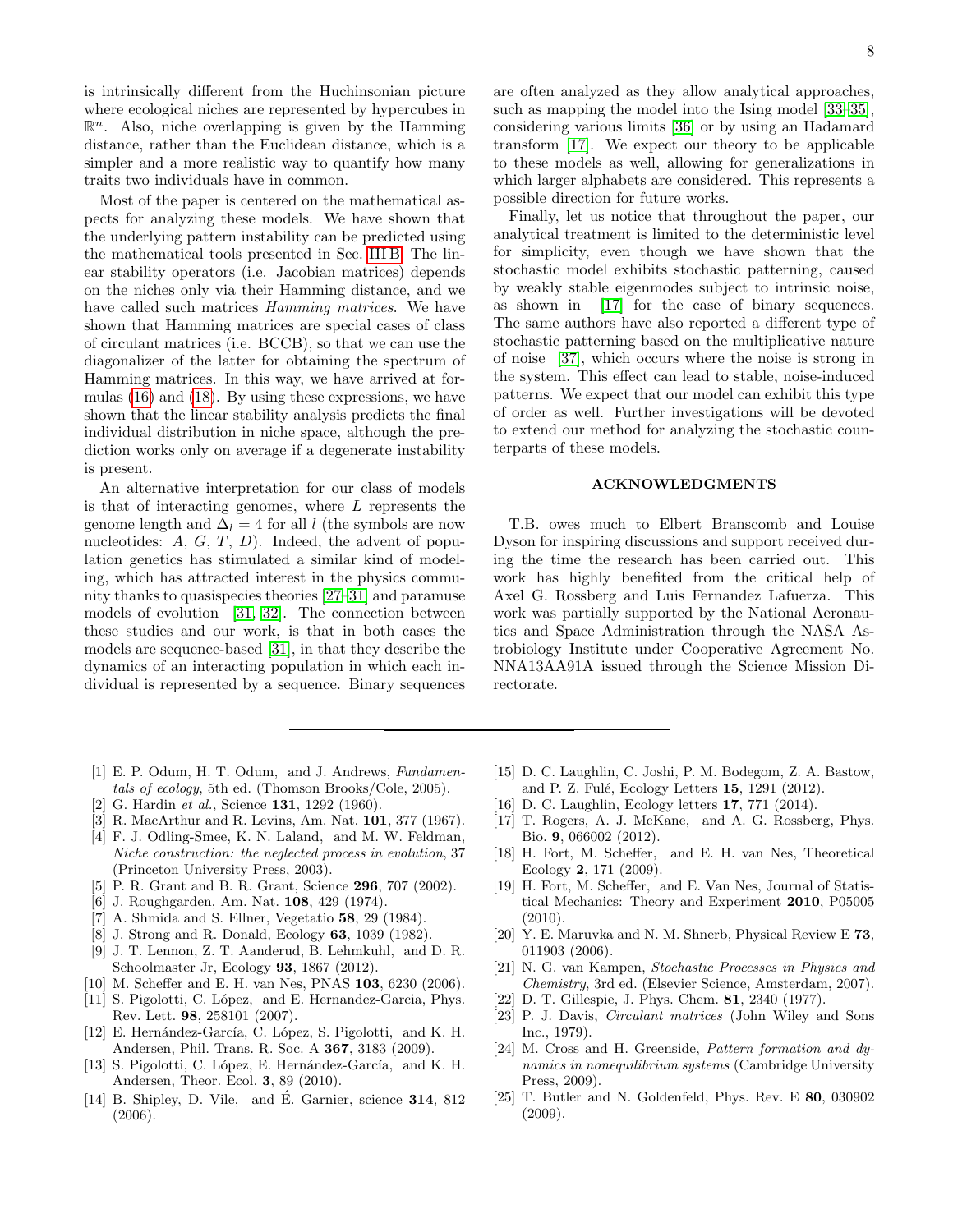- <span id="page-8-1"></span>[26] T. Biancalani, D. Fanelli, and F. Di Patti, Phys. Rev. E 81, 046215 (2010).
- <span id="page-8-2"></span>[27] M. Nilsson and N. Snoad, Phys. Rev. Lett. 84, 191  $(2000)$ .
- [28] S. Altmeyer and J. S. McCaskill, Phys. Rev. Lett. 86, 5819 (2001).
- [29] E. Cohen, D. A. Kessler, and H. Levine, Phys. Rev. Lett. 94, 098102 (2005).
- [30] J.-M. Park and M. W. Deem, Phys. Rev. Lett. 98, 058101 (2007).
- <span id="page-8-3"></span>[31] K. Jain and J. Krug, in *Structural approaches to sequence* evolution (Springer, 2007) pp. 299–339.
- <span id="page-8-4"></span>[32] J. F. Crow and M. Kimura, An introduction to population genetics theory (Blackburn Pr., 2009).
- <span id="page-8-5"></span>[33] E. Baake, M. Baake, and H. Wagner, Phys. Rev. Lett. 78, 559 (1997).
- [34] E. Baake and H. Wagner, Genet. Res. 78, 93 (2001).
- <span id="page-8-6"></span>[35] D. B. Saakian and C.-K. Hu, PNAS 103, 4935 (2006).
- <span id="page-8-7"></span>[36] L. Peliti, Europhys. Lett. 57, 745 (2002).
- <span id="page-8-8"></span>[37] T. Rogers, A. J. McKane, and A. G. Rossberg, Europhys. Lett. 97, 40008 (2012).

# <span id="page-8-0"></span>Appendix A: Block circulant matrices with circulant blocks

The aim of this Appendix is to prove formulae [\(16\)](#page-3-1) and [\(17\)](#page-3-6) of the main text. These equations provides an expression for the spectrum of a matrix  $\mathcal J$  whose element,  $\mathcal{J}_{IJ}$ , retains a dependence in I and J solely via their Hamming distance, i.e.,  $\mathcal{J}_{IJ} = f(d(I, J))$ . We have called these matrices, Hamming matrices. We shall show that these matrices possess a block-circulant structure (defined in the following), which allows us to compute their eigenvalues and eigenmodes. The reference for this Section is the book of Davis [\[23\]](#page-7-19).

A matrix is circulant if each row vector is rotated one element to the right relative to the preceding row vector. Clearly, a circulant matrix is fully specified by one row as the others are simply given by cyclic permutations. For example, a  $3 \times 3$  circulant matrix has the form:

$$
\mathcal{J} = \begin{bmatrix} c_0 & c_2 & c_1 \\ c_1 & c_0 & c_2 \\ c_2 & c_1 & c_0 \end{bmatrix} .
$$
 (A1)

In this definition, the symbols  $c_0, c_1$  and  $c_2$  represent numbers. On the other hand, if  $c_0, c_1$  and  $c_2$  are circulant matrices themselves, then  $\mathcal I$  is called a *circulant* matrix of level two. More generally, a circulant matrix of level L can be decomposed in blocks which are circulant matrices of level  $L - 1$ . A circulant matrix of level one is tantamount to say that the matrix is circulant.

The size of the blocks can be different at each step and specifies the type of the matrix. For example, we say that a circulant matrix of level 3 is of type  $(\Delta_1, \Delta_2, \Delta_3)$ , if it can be divided in  $\Delta_1 \times \Delta_1$  blocks, each of which can be divided in  $\Delta_2 \times \Delta_2$  blocks, each of which is a circulant matrix with dimension  $\Delta_3 \times \Delta_3$ . In general, a circulant matrix of level L is of type  $\Delta = (\Delta_1, \ldots, \Delta_L)$ . Thus, the level is specified automatically by the length of the type. The following matrix is an example of type  $(2,3,2)$ :

$$
\mathcal{P}_{(2,3,2)} = \begin{bmatrix} 0 & 1 & 1 & 2 & 1 & 2 & 1 & 2 & 2 & 3 & 2 & 3 & 2 \\ 1 & 0 & 2 & 1 & 2 & 1 & 2 & 1 & 3 & 2 & 3 & 2 \\ 1 & 2 & 0 & 1 & 1 & 2 & 2 & 3 & 1 & 2 & 2 & 3 \\ 2 & 1 & 1 & 0 & 2 & 1 & 3 & 2 & 2 & 1 & 3 & 2 \\ 1 & 2 & 1 & 2 & 0 & 1 & 2 & 3 & 2 & 3 & 1 & 2 \\ 2 & 1 & 2 & 1 & 1 & 0 & 3 & 2 & 3 & 2 & 2 & 1 \\ 1 & 2 & 2 & 3 & 2 & 3 & 0 & 1 & 1 & 2 & 1 & 2 \\ 2 & 1 & 3 & 2 & 3 & 2 & 1 & 0 & 2 & 1 & 2 & 1 \\ 2 & 3 & 1 & 2 & 2 & 3 & 1 & 2 & 0 & 1 & 1 & 2 \\ 3 & 2 & 2 & 1 & 3 & 2 & 2 & 1 & 1 & 0 & 2 & 1 \\ 3 & 2 & 3 & 2 & 3 & 1 & 2 & 1 & 2 & 1 & 2 & 0 & 1 \\ 3 & 2 & 3 & 2 & 2 & 1 & 2 & 1 & 2 & 1 & 1 & 0 \end{bmatrix} . (A2)
$$

Let us now consider a niche space defined by sequences, as explained in Sec. [II.](#page-1-0) We assume that sequences are long  $L$  characters, the character at position  $l$  chosen from an alphabet of size  $\Delta_l$ . If  $\Delta_l$  < 10, for every l, we can represent the sequences using the digits 0 – 9; e.g.,  $\Delta_1 = 3$ indicates that at position one of the sequence there is one of the three symbols: 0, 1 or 2. The size of each alphabet is summarized by the vector  $\Delta = (\Delta_1, \ldots, \Delta_L)$  and the sequences are as ordered as the corresponding numbers. For example, the sequence space defined by  $\Delta = (4, 2, 3)$ starts from 000 and ends in 312. The number of possible sequences is  $D = \prod_{l=1}^{L} \Delta_l = \Delta_1 \Delta_2 \Delta_3 = 24.$ 

The Hamming distance between two sequences I and J is denoted by  $d(I, J)$  and corresponds to the number of positions at which the corresponding symbols are different. For instance,  $I = 102$  and  $J = 100$  have Hamming distance one. Two sequences are identical if and only if their Hamming distance is zero.

Let us consider the simplest Hamming matrix of type  $\Delta$ ,  $\mathcal{P}_{\Delta}$ , in which the function f is the identity. The corresponding matrix element is  $\mathcal{P}_{\Delta, IJ} = d(I, J)$ . Considering, for example,  $\Delta = (2, 2)$ , matrix  $\mathcal{P}_{\Delta}$  looks as follows:

<span id="page-8-9"></span>
$$
\mathcal{P}_{(2,2)} = \begin{bmatrix} 0 & 1 & 1 & 2 \\ 1 & 0 & 2 & 1 \\ 1 & 2 & 0 & 1 \\ 2 & 1 & 1 & 0 \end{bmatrix} .
$$
 (A3)

It is clear that  $\mathcal{P}_{(2,2)}$  is also a circulant matrix of type  $(2, 2)$ . In general, a Hamming matrix acting on a sequence space defined by  $\Delta$  is a circulant matrix of type ∆.

Any circulant matrix  $\mathcal J$  of type  $\Delta$  admits a decomposition (see Theorem 5.8.1 in [\[23\]](#page-7-19)) which, for simplicity, is given in the following for the case  $L = 2$  (generalization to arbitrary  $L$  are straightforward):

<span id="page-8-10"></span>
$$
\mathcal{J} = \mathcal{F}^{\dagger} \left( \sum_{k_1=0}^{\Delta_1 - 1} \sum_{k_2=0}^{\Delta_2 - 1} B(k_1, k_2) \left( \Omega_1^{k_1} \otimes \Omega_2^{k_2} \right) \right) \mathcal{F}. \quad (A4)
$$

The decomposition uses the definitions of  $\mathcal F$  and  $\Omega_l$  in Eqs. [\(9\)](#page-3-0) and [\(17\)](#page-3-6). The function  $B(k_1, k_2)$  returns the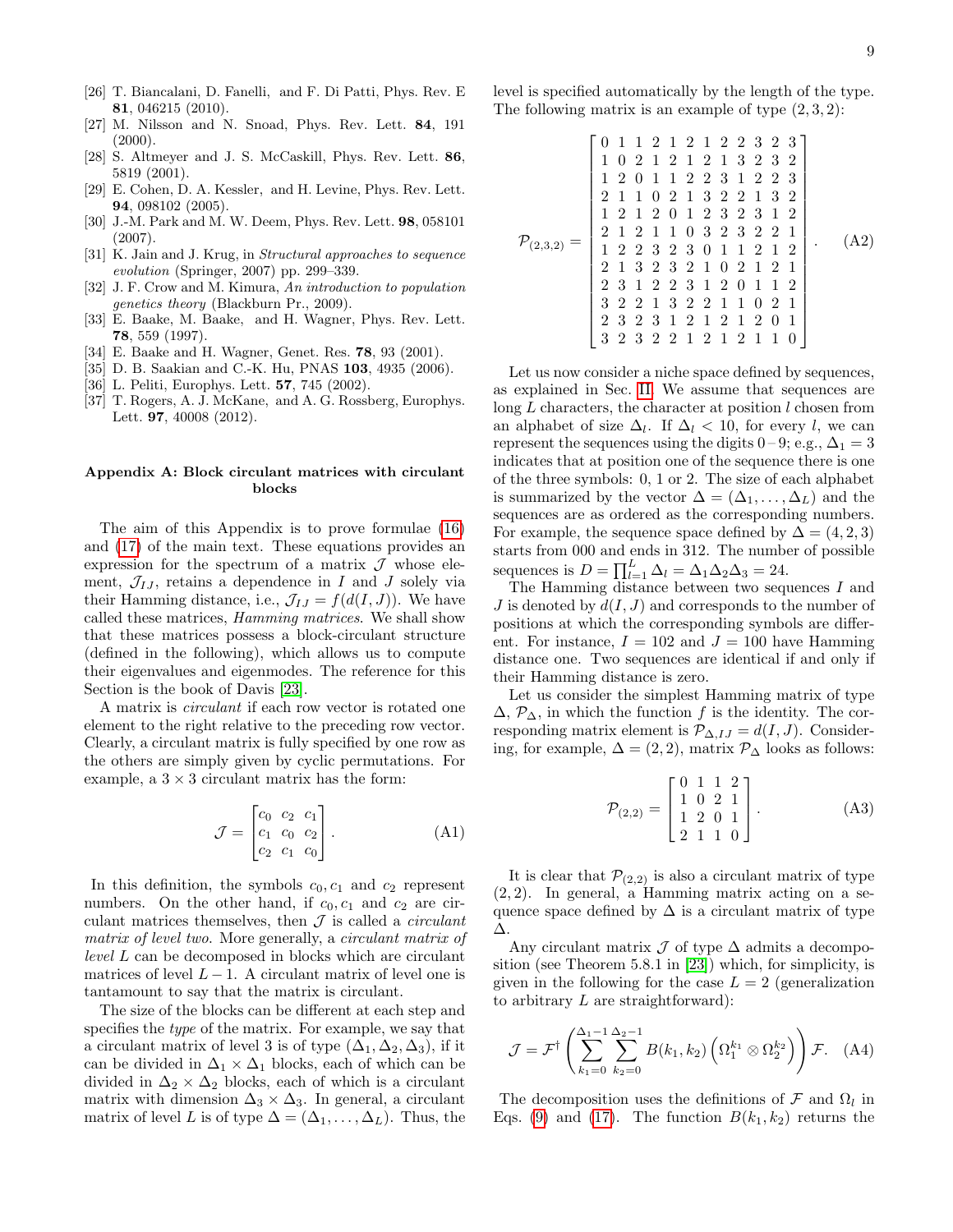element of  $\mathcal J$  corresponding to the  $k_2$ -th block with size  $\Delta_2$  and its k<sub>1</sub>-th sub-block, where the blocks are indexed by the following convention: If  $k_l = 0$ , then the block is on the main diagonal, otherwise is one of the blocks off diagonal. In both cases, it is not important which block is taken, as the circulant structure of the matrix leads to the same result. For example, the element  $B(1,0)$ of matrix [\(A3\)](#page-8-9) corresponds to the off-diagonal element  $(k_1 = 1)$  of a diagonal block  $(k_2 = 0)$ . Thus,  $B(1, 0) = 1$ .

The decomposition [\(A4\)](#page-8-10) proves that circulant matrices are diagonalized by Transform [\(9\)](#page-3-0), since the term inside the parentheses is a diagonal matrix. Thus, Hamming matrices are diagonalized by the same transform.

To arrive at formula [\(16\)](#page-3-1), we need to show that  $B(k_1, k_2) = f(2-\delta_{k_1,0}-\delta_{k_2,0}),$  which is true for Hamming matrices but not for a general circulant matrix. We begin with the observation that matrix  $\mathcal{P}_{(\Delta_1,\ldots,\Delta_L)}$  possesses a simple block structure: The blocks on the diagonal are given by  $\mathcal{P}_{(\Delta_1,...,\Delta_{L-1})}$ , whereas the blocks off diagonal are given by the diagonal block but with all elements incremented by one. For instance, for the case  $\Delta = (2, 2)$ , we have that

$$
\mathcal{P}_{(2,2)} = \begin{bmatrix} \mathcal{P}_{(2)} & \mathcal{P}_{(2)} + 1 \\ \mathcal{P}_{(2)} + 1 & \mathcal{P}_{(2)}, \end{bmatrix}
$$
 (A5)

where

$$
\mathcal{P}_{(2)} = \begin{bmatrix} 0 & 1 \\ 1 & 0 \end{bmatrix}, \quad \mathbf{1} = \begin{bmatrix} 1 & 1 \\ 1 & 1 \end{bmatrix}.
$$
 (A6)

We can exploit the block structure of  $\mathcal{P}_{\Delta}$  to obtain the form of the corresponding function  $B(k_1, \ldots, k_L)$ . This function returns the element of matrix  $\mathcal{P}_{\Delta}$ , which is an integer equal to the number of off diagonal blocks necessary to locate the element. With our convention, this is equal to the number of non-zero  $k_l$ s. For example, in the  $\mathcal{P}_{(\Delta_1,\Delta_2)}$  case, we have that  $B(k_1,k_2) = 2 - \delta_{k_1,0} - \delta_{k_2,0}$ .

For a general Hamming matrix, we can follow the above reasoning, but replacing  $d(I, J)$  with  $f(d(I, J))$ for the element of the matrix. As a consequence, the form of function  $B(k_1, k_2)$  for a general Hamming matrix of type  $(\Delta_1, \Delta_2)$  reads  $B(k_1, k_2) = f(2 - \delta_{k_1,0} - \delta_{k_2,0}).$ Formula [\(16\)](#page-3-1) in the main text is its generalization to a sequences of arbitrary length L.

# <span id="page-9-0"></span>Appendix B: Degeneracy structure of the spectrum of Hamming matrices

The aim of this Appendix is to prove that the leading eigenvalue of a Hamming matrix is non-degenerate if and only if the alphabet of the sequences is binary (i.e.  $\Delta_l = 2$ , for each l). The proof is, as it stands, not useful for analyzing data. However, it enables us to prove a theorem that can be used in conjunction with the results of Sec. [III B](#page-3-5) and [V](#page-5-0) to identify ecological drivers of niche diversification.

Let  $\mathcal J$  be a Hamming matrix generated by a function  $f$  as defined in  $(7)$ . For each binary sequence

 $\mathbf{s} = (s_1, \dots, s_L)$ , where we write  $|\mathbf{s}| = \sum_{\ell} s_{\ell}$ , define the polynomial

$$
p_{\mathbf{s}}(\alpha, \beta) = (\beta - \alpha)^{L - |\mathbf{s}|} \prod_{\ell=1}^{L} ((\Delta_{\ell} - 1)\alpha + \beta)^{s_{\ell}}.
$$
 (B1)

Now, define the vector  $\eta_s$  so that  $p_s$  is its generating function, i.e.

$$
p_{s}(\alpha, \beta) = \sum_{k=0}^{L} \eta_{s}^{(k)} \alpha^{k} \beta^{L-k}.
$$
 (B2)

Said another way,  $\eta_s^{(k)}$  is the coefficient of  $\alpha^k$  in the polynomial  $p_s$ . Now define

<span id="page-9-1"></span>
$$
\lambda_{\mathbf{s}} = \sum_{k=0}^{L} f(k) \eta_{\mathbf{s}}^{(k)}.
$$
 (B3)

Then  $\lambda_{\mathbf{s}}$  is an eigenvalue of  $\mathcal J$  with multiplicity

<span id="page-9-2"></span>
$$
\mu_{s} = \prod_{l=1}^{L} (\Delta_l - 1)^{1 - s_l}.
$$
 (B4)

We prove these formulas below, but for now note that it follows from this that if  $\Delta_{\ell} > 2$  for all  $\ell$ , then the only non-degenerate eigenvalue of  $\mathcal J$  is  $\lambda_1$ . We also show below that if  $\mathcal{J} = \mathcal{G}/C$  as defined in [\(4\)](#page-2-5) and [\(6\)](#page-2-3), then  $\lambda_1 = -1$ . In particular, this means that if  $\Delta_l > 2$  for all l, then it follows that the unstable eigenvalue is never nondegenerate, and the system is always in the degenerate case described above.

Also, if  $\Delta_l = \Delta_{l'}$  for some  $l, l'$ , and  $s, s'$  are two vectors related by a transposition of the  $l$ -th and  $l'$ -th coordinates, then  $\lambda_{s'} = \lambda_s$ . In particular, if all of the  $\Delta_l$ are the same (call these numbers  $\Delta$ ), then  $p_s$  (and thus  $\lambda$ <sub>s</sub>) depends only on  $|s|$ , giving even more repeats. For example, if  $\Delta_l = 2$  for all l, then there are  $L + 1$  distinct eigenvalues, with multiplicities given by  $L!/k!(L - k)!$ . This is because even though  $\mu_s = 1$  for all s,  $p_s$  is the same for all s with the same number of ones. For example, if  $L = 3$  and  $\Delta_l = 2$  for all l,

$$
\lambda_{111} = f(0) + 3f(1) + 3f(2) + f(3),
$$
  
\n
$$
\lambda_{110} = \lambda_{101} = \lambda_{011} = f(0) + f(1) - f(2) - f(3),
$$
  
\n
$$
\lambda_{010} = \lambda_{100} = \lambda_{001} = f(0) - f(1) - f(2) + f(3),
$$
  
\n
$$
\lambda_{000} = f(0) - 3f(1) + 3f(2) - f(3).
$$
  
\n(B5)

From this, we see that there are two ways in which we can obtain multiple eigenvalues: We could have  $\mu_{s} > 1$ for some s, or we could have  $\lambda_{\mathbf{s}} = \lambda_{\mathbf{s}'}$  for two different  $\mathbf{s}, \mathbf{s}'$ .

We will establish [\(B3\)](#page-9-1), [\(B4\)](#page-9-2) in the case  $L = 2$ , then discuss how the argument differs for larger L. According to [\(16\)](#page-3-1), when  $L = 2$  the eigenvalues are the numbers

$$
\sum_{k_1=0}^{\Delta_1-1} \sum_{k_2=0}^{\Delta_2-1} B(k_1,k_2) (\Omega_1^{k_1} \otimes \Omega_2^{k_2}),
$$